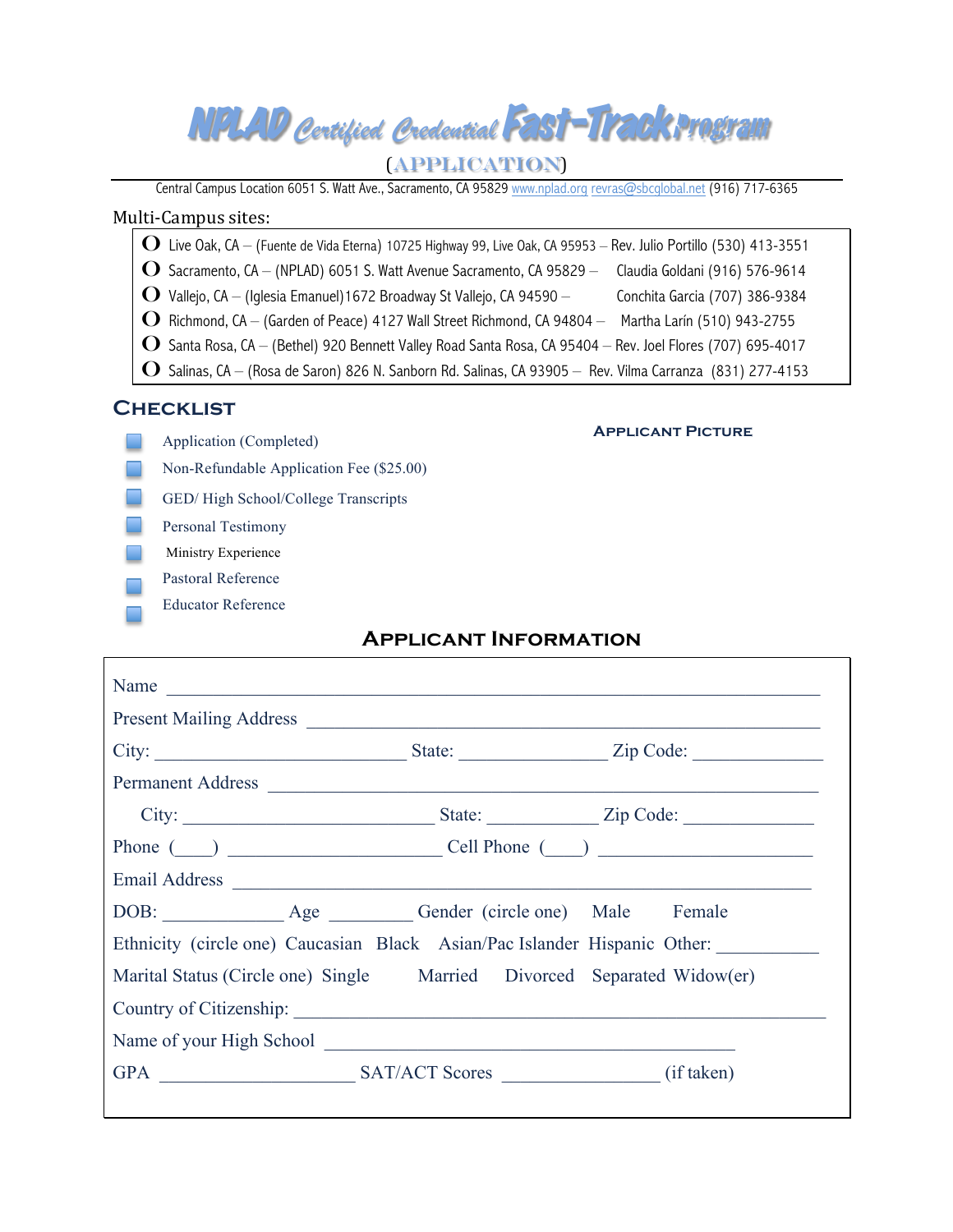## **Education**

High Schools, Colleges, and Professional Schools I attended (begin with most recent):

| $\triangle$ School Name                                              |                                                            |  |                                                                                                                  |
|----------------------------------------------------------------------|------------------------------------------------------------|--|------------------------------------------------------------------------------------------------------------------|
|                                                                      |                                                            |  |                                                                                                                  |
|                                                                      |                                                            |  |                                                                                                                  |
| Were you dismissed and/or placed on academic probation Yes No.       |                                                            |  |                                                                                                                  |
|                                                                      |                                                            |  |                                                                                                                  |
| $\triangle$ School Name                                              | <u> 1989 - Johann John Stein, markanistan bashkritik (</u> |  |                                                                                                                  |
|                                                                      |                                                            |  |                                                                                                                  |
|                                                                      |                                                            |  |                                                                                                                  |
| Were you dismissed and/or placed on academic probation? $\nabla$ Yes |                                                            |  | $\nabla$ No                                                                                                      |
| $\triangle$ School Name                                              |                                                            |  | and the control of the control of the control of the control of the control of the control of the control of the |
|                                                                      |                                                            |  |                                                                                                                  |
| City<br>Dates Attended to Diploma or degree Zip GPA                  |                                                            |  |                                                                                                                  |
| Were you dismissed and/or placed on academic probation? $\nabla$ Yes |                                                            |  | $\nabla$ No                                                                                                      |
|                                                                      |                                                            |  |                                                                                                                  |

## **Ministry Goals**

- $\overline{\phantom{a}}$  I want to complete the Fast-Track program to gain:
- O My Certified Credential
- o Biblical knowledge to serve my church
- o Qualify for the two year Biblical Studies Diploma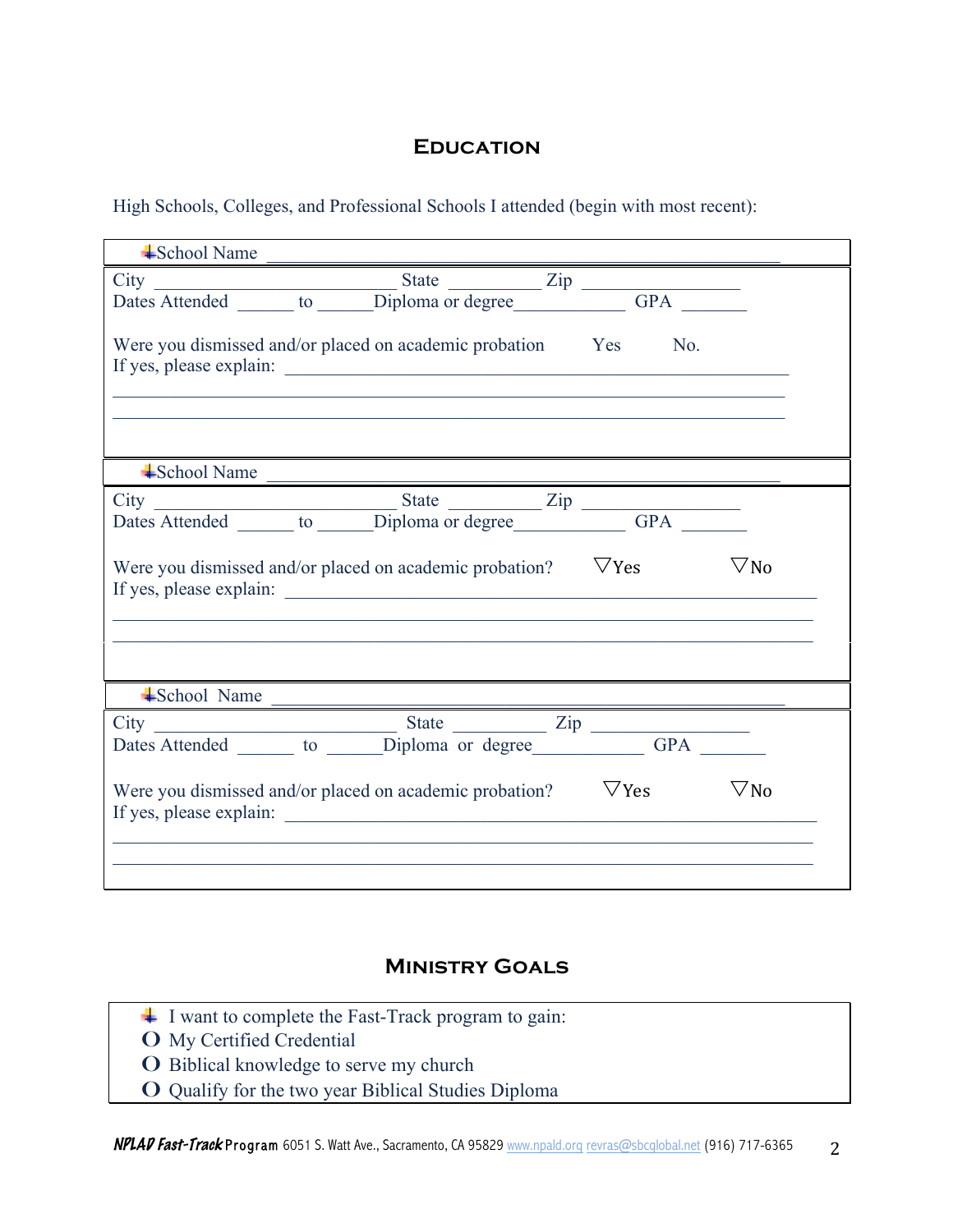- After Completing the Fast-Track program, I plan to:
- o Continue the two year Biblical Studies Diploma with NPLAD
- o I want to pursue a BA in Biblical studies
- o I want to pursue a BA in Pastoral Ministries
- **O** I want to pursue a BA in Youth Ministries
- o I want to pursue a BA and continue to Higher Education
- **O** Other BA:
- $\leftarrow$  Employment goals:
- **O** Serve at a local church
- **O** Plant a New Work
- o Non-Profit organization
- o Other: \_\_\_\_\_\_\_\_\_\_\_\_\_\_\_\_\_\_\_\_\_\_\_\_\_\_\_\_\_\_\_\_\_\_\_\_\_\_\_\_\_\_\_\_\_\_\_\_\_\_\_\_\_\_\_\_\_\_\_\_\_

## **Family Information**

| Are you a Pastor's Child: $\nabla$ Yes                                          |  | $\nabla$ No |  |  |  |
|---------------------------------------------------------------------------------|--|-------------|--|--|--|
| Are you a Missionary's Child: $\nabla$ Yes $\nabla$ No                          |  |             |  |  |  |
| Do you have a relative in the Fast-Track program? $\nabla$ Yes $\nabla$ No Who: |  |             |  |  |  |

## **Personal Testimony**

Please type a one and a half to two pages narrative of your personal testimony and attach it to this application (use Times New Roman, double space, size 12 font). Remember to include your testimony, ministry experience and goals.